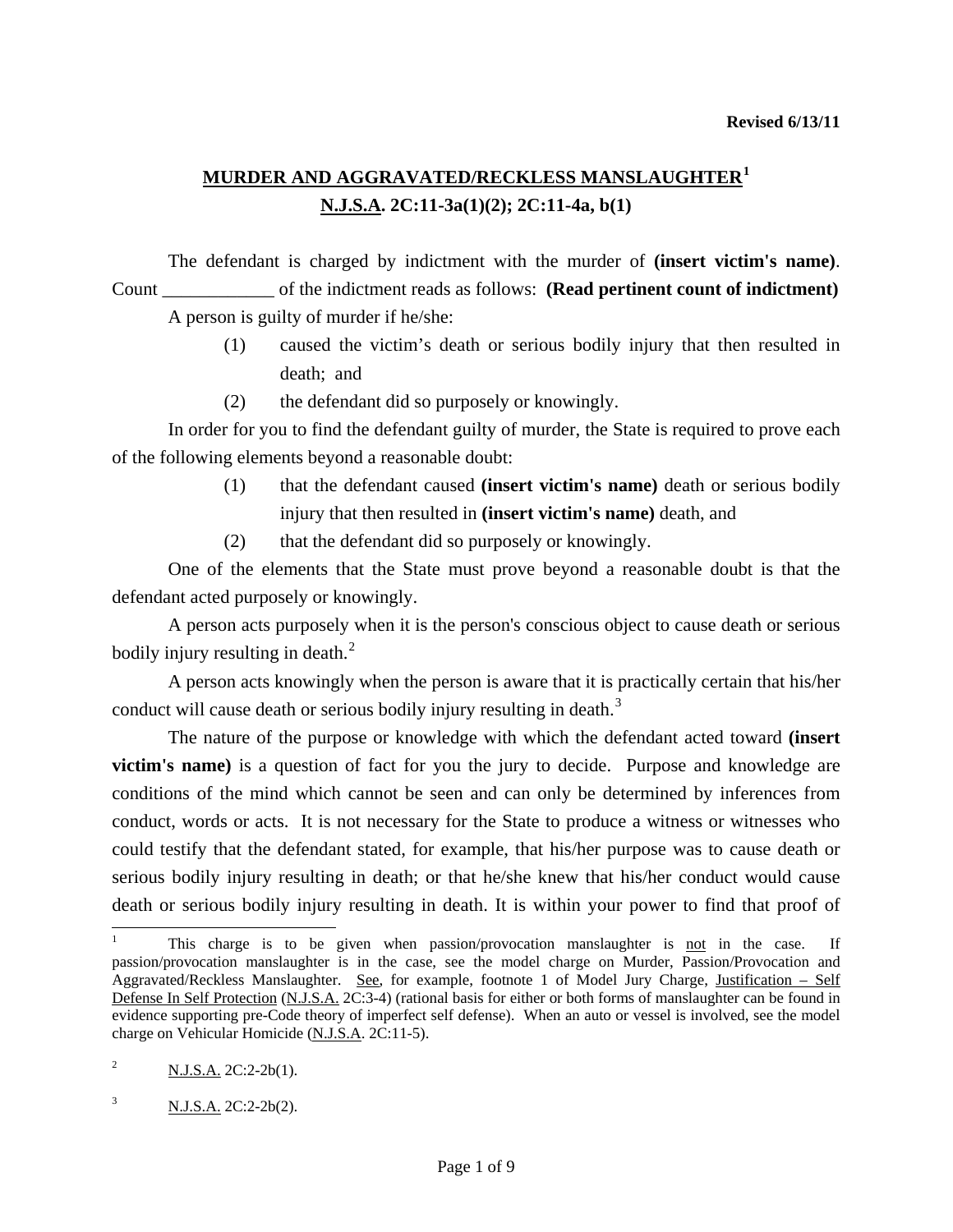purpose or knowledge has been furnished beyond a reasonable doubt by inferences which may arise from the nature of the acts and the surrounding circumstances. Such things as the place where the acts occurred, the weapon used, the location, number and nature of wounds inflicted, and all that was done or said by the defendant preceding, connected with, and immediately succeeding the events leading to the death of **(insert victim's name)** are among the circumstances to be considered.

 Although the State must prove that the defendant acted either purposely or knowingly, the State is not required to prove a motive. If the State has proved the essential elements of the offense beyond a reasonable doubt, the defendant must be found guilty of that offense regardless of the defendant's motive or lack of a motive. If the State, however, has proved a motive, you may consider that insofar as it gives meaning to other circumstances.<sup>[4](#page-0-3)</sup> On the other hand, you may consider the absence of motive in weighing whether or not the defendant is guilty of the crime charged.

 A homicide or a killing with a deadly weapon, such as (describe the deadly weapon used) in itself would permit you to draw an inference that the defendant's purpose was to take life or cause serious bodily injury resulting in death.<sup>[5](#page-1-0)</sup> A deadly weapon is any firearm or other weapon, device, instrument, material or substance, which in the manner it is used or is intended to be used, is known to be capable of producing death or serious bodily injury.<sup>[6](#page-1-1)</sup> In your deliberations you may consider the weapon used and the manner and circumstances of the killing, and if you are satisfied beyond a reasonable doubt that the defendant (shot) (stabbed) and killed (insert victim's name) with a (gun) (knife) you may draw an inference from the weapon used, that is, the (gun) (knife), and from the manner and circumstances of the killing, as to the defendant's purpose or knowledge.

 The other element that the State must prove beyond a reasonable doubt is that the defendant caused **(insert victim's name)** death or serious bodily injury resulting in death.

 As I previously advised you, in order to convict the defendant of murder, the State must prove beyond a reasonable doubt that the defendant either purposely or knowingly caused the victim's death or serious bodily injury resulting in death. In that regard, "serious bodily injury"

<span id="page-1-2"></span> $\overline{4}$ State v. Beard, 16 N.J. 50, 60 (1954).

<span id="page-1-0"></span><sup>5</sup> State v. Martini, 131 N.J. 176, 269-74 (1993).

<span id="page-1-1"></span> $N. J.S.A. 2C:11-1c.$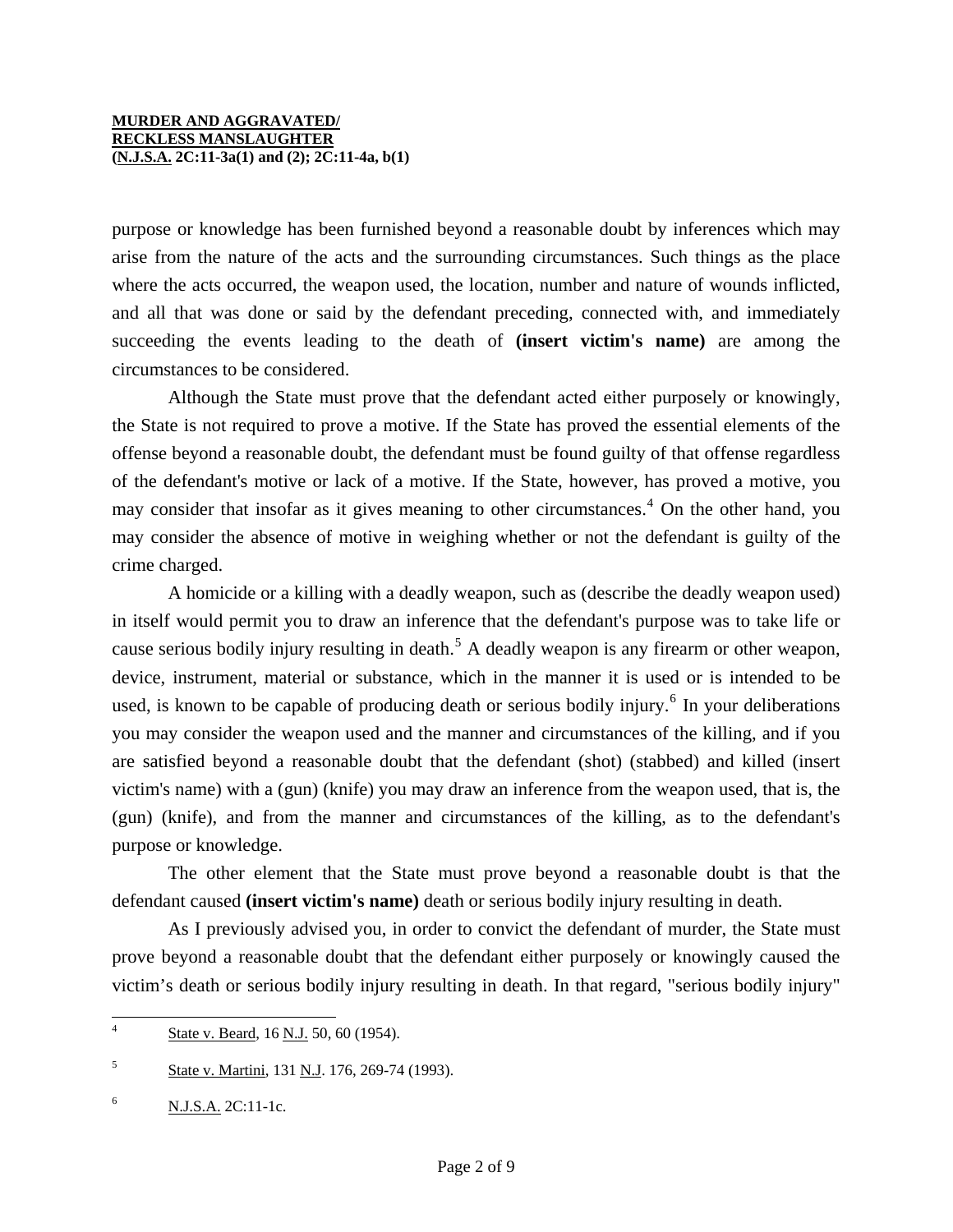means bodily injury that creates a substantial risk of death. A substantial risk of death exists where it is highly probable that the injury will result in death.<sup>[7](#page-1-2)</sup>

 In order for you to find the defendant guilty of purposeful serious bodily injury murder, the State must prove beyond a reasonable doubt that it was the defendant's conscious object to cause serious bodily injury that then resulted in the victim's death; that the defendant knew that the injury created a substantial risk of death; and that it was highly probable that death would result. In order for you to find the defendant guilty of knowing serious bodily injury murder, the State must prove beyond a reasonable doubt that the defendant was aware that it was practically certain that his/her conduct would cause serious bodily injury that then resulted in the victim's death; that the defendant knew that the injury created a substantial risk of death; and that it was highly probable that death would result.

## **(If causal relationship between conduct and result is not an issue, charge the following paragraph)**

 Whether the killing is committed purposely or knowingly, causing death or serious bodily injury resulting in death must be within the design or contemplation of the defendant.

**(If causal relationship between conduct and result is an issue, charge the following[8](#page-2-0) )** 

 Causation has a special meaning under the law. To establish causation, the State must prove two elements, each beyond a reasonable doubt:

First, that but for the defendant's conduct, **(insert victim's name)** would not have died.

 Second, **(insert victim's name)** death must have been within the design or contemplation of the defendant. If not, it must involve the same kind of injury or harm as that designed or contemplated, and must also not be too remote, too accidental in its occurrence, or too dependent on another's volitional act to have a just bearing on the defendant's liability or on the gravity of his/her offense. In other words, the State must prove beyond a reasonable doubt that **(insert victim's name)** death was not so unexpected or unusual that it would be unjust to find the defendant guilty of murder.<sup>[9](#page-2-1)</sup>

**[NOTE: In cases where Causation - Removal of Life Support is an issue, the jury should be instructed as follows:** 

<span id="page-2-2"></span> $\overline{7}$ N.J.S.A. 2C:11-1b; State v. Cruz, 163 N.J. 403 (2000).

<span id="page-2-0"></span><sup>8</sup> State v. Martin, 119 N.J. 2, 16-18 (1990).

<span id="page-2-1"></span> $\frac{9}{5}$  State v. Martin, 119 N.J. at 33.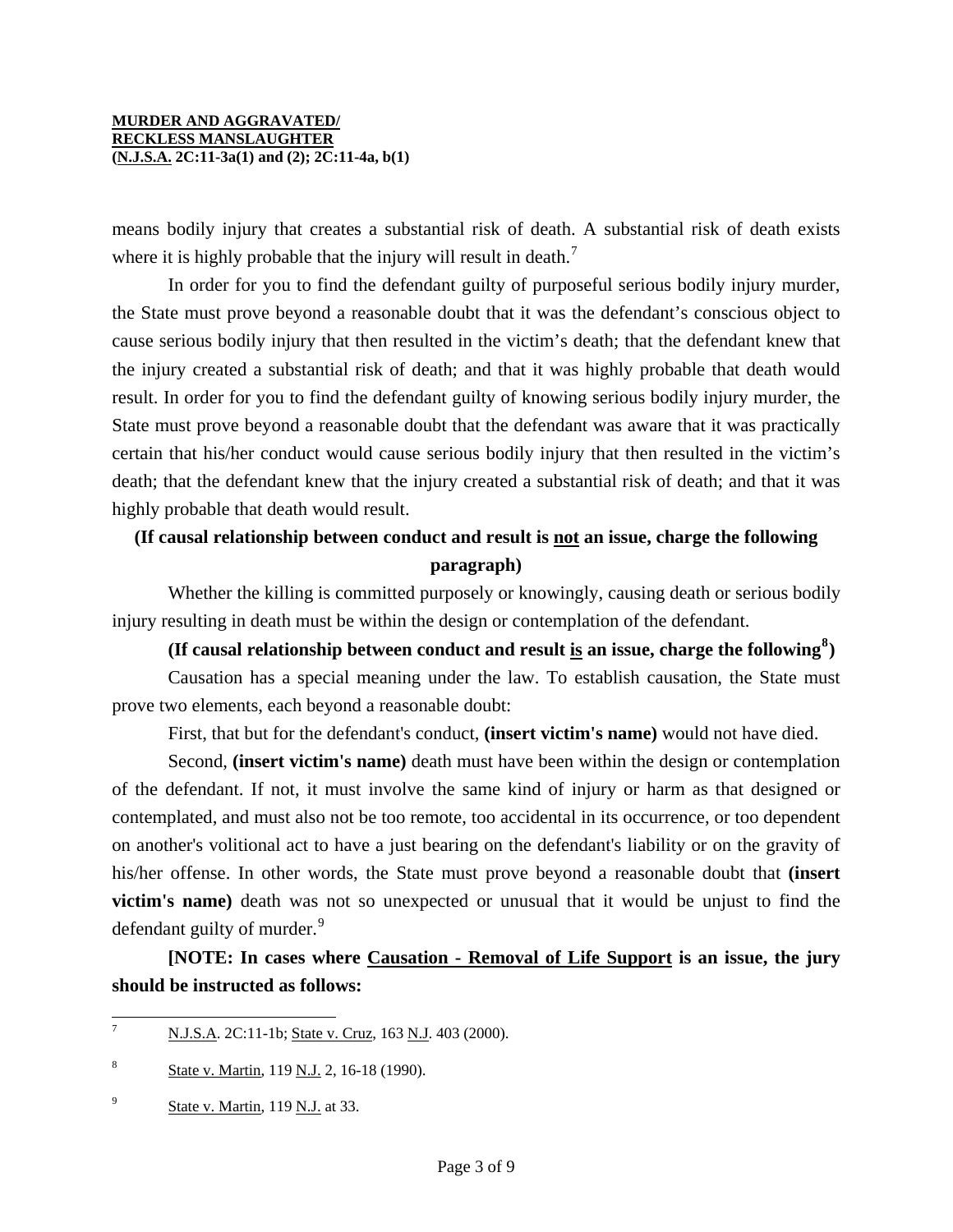You have heard testimony that on [date], **(insert victim's name)** was taken off life support and that he/she died at some point after this was done. Should you find beyond a reasonable doubt that **(insert victim's name)** died from medical complications that resulted from injuries caused by defendant's actions, the removal of life support, in this case (method of removal), is not an intervening cause that relieves defendant of any criminal liability for those actions.[10](#page-2-2) That is, if defendant's actions set in motion **(insert victim's name)** need for life support, without which death would result naturally, then the causal link between defendant's action and the death of **(insert victim's name)** was not broken by an unforeseen, extraordinary act when **(insert victim's name)** was removed from life support and then expired, unless there was an intervening volitional act of another.**]** [11](#page-3-0)

## **(Where the defendant and State offer contrasting factual theories of causation, each version should be summarized for the jury.**<sup>[12](#page-3-1)</sup> $)$

## **[CHARGE IN ALL CASES]**

 All jurors do not have to agree unanimously concerning which form of murder is present so long as all believe that it was one form of murder or the other. However, for a defendant to be guilty of murder, all jurors must agree that the defendant either knowingly or purposely caused the death or serious bodily injury resulting in the death of **(insert victim's name)**.

 If you determine that the State has proven beyond a reasonable doubt that the defendant purposely or knowingly caused death or serious bodily injury resulting in death, you must find the defendant guilty of murder.

<span id="page-3-2"></span> If, on the other hand, you determine that the State has not proven beyond a reasonable doubt that the defendant purposely or knowingly caused death or serious bodily injury resulting in death, then you must find him/her not guilty of murder (and go on to consider whether the defendant should be convicted of the crimes of aggravated or reckless manslaughter).

 A person is guilty of aggravated manslaughter if he/she recklessly causes the death of another person under circumstances manifesting extreme indifference to human life.

 In order for you to find the defendant guilty of aggravated manslaughter, the State is required to prove each of the following elements beyond a reasonable doubt:

<sup>10</sup> State v. Pelham, 176 N.J. 448, 455-56 and n. 2 (2003).

<span id="page-3-0"></span> $11$  Pelham, 176 N.J. at 467.

<span id="page-3-1"></span> $12$  State v. Martin, 119 N.J. at 18.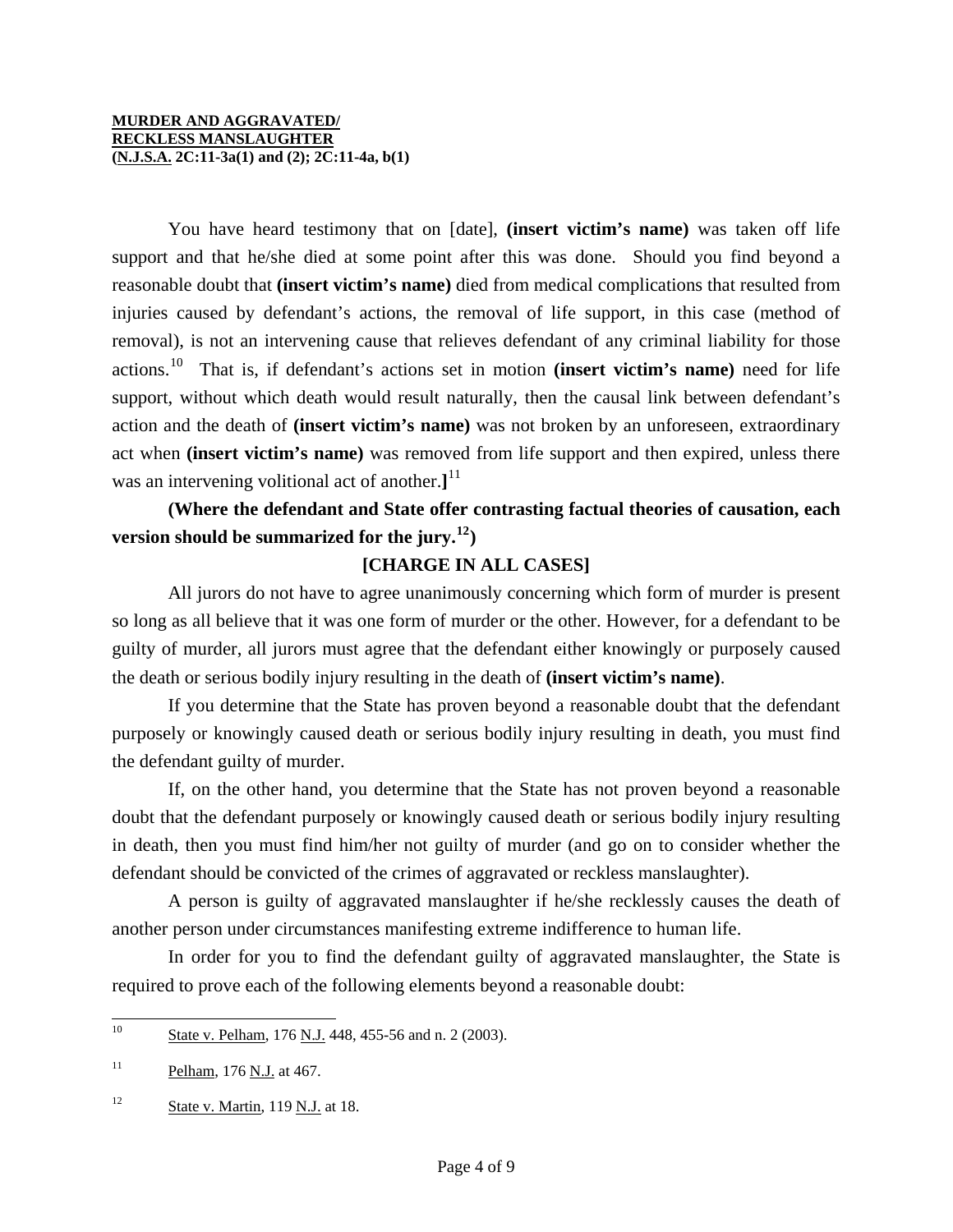- (1) that the defendant caused **(insert victim's name)** death, and
- (2) that the defendant did so recklessly, and
- (3) that the defendant did so under circumstances manifesting extreme indifference to human life.

 One element that the State must prove beyond a reasonable doubt is that the defendant acted recklessly. A person who causes another's death does so recklessly when he/she is aware of and consciously disregards a substantial and unjustifiable risk that death will result from his/her conduct. The risk must be of such a nature and degree that, considering the nature and purpose of defendant's conduct and the circumstances known to defendant, his/her disregard of that risk is a gross deviation from the standard of conduct that a reasonable person would follow in the same situation.<sup>[13](#page-3-2)</sup>

 In other words, you must find that defendant was aware of and consciously disregarded the risk of causing death. If you find that defendant was aware of and disregarded the risk of causing death, you must determine whether the risk that he/she disregarded was substantial and unjustifiable. In doing so, you must consider the nature and purpose of defendant's conduct, and the circumstances known to defendant, and you must determine whether, in light of those factors, defendant's disregard of that risk was a gross deviation from the conduct a reasonable person would have observed in defendant's situation.<sup>[14](#page-4-0)</sup>

(Summarize, if helpful, all of the evidence relevant to recklessness, including any

<span id="page-4-1"></span><span id="page-4-0"></span><sup>14</sup> This expanded explanation of recklessness is adapted from the following portion of the Code Commentary:

Some principle must be articulated, however, to indicate what final judgement is demanded after everything is weighed. There is no way to state this value-judgement that does not beg the question in the last analysis. The point is that the jury must evaluate the conduct and determine whether it should be condemned. The Code, therefore, proposes that this difficulty be resolved by asking the jury whether the defendant's conduct involved a gross deviation from the standard of conduct that a reasonable person would observe. This seems to us to be the most appropriate way to put the issue to a jury. (Final Report of the New Jersey Criminal Law Revision Commission, Commentary (1971) at 42.)

 $13$ N.J.S.A. 2C:2-2 (3).

The Code requires, however, that the risk thus consciously disregarded by the actor be substantial and unjustifiable; even substantial risks may be created without recklessness when the actor seeks to serve a proper purpose. Accordingly, to aid the ultimate determination, the Code points expressly to the factors to be weighed in judgement: the nature and degree of the risk disregarded by the actor, the nature and purpose of his conduct and the circumstances known to him in acting.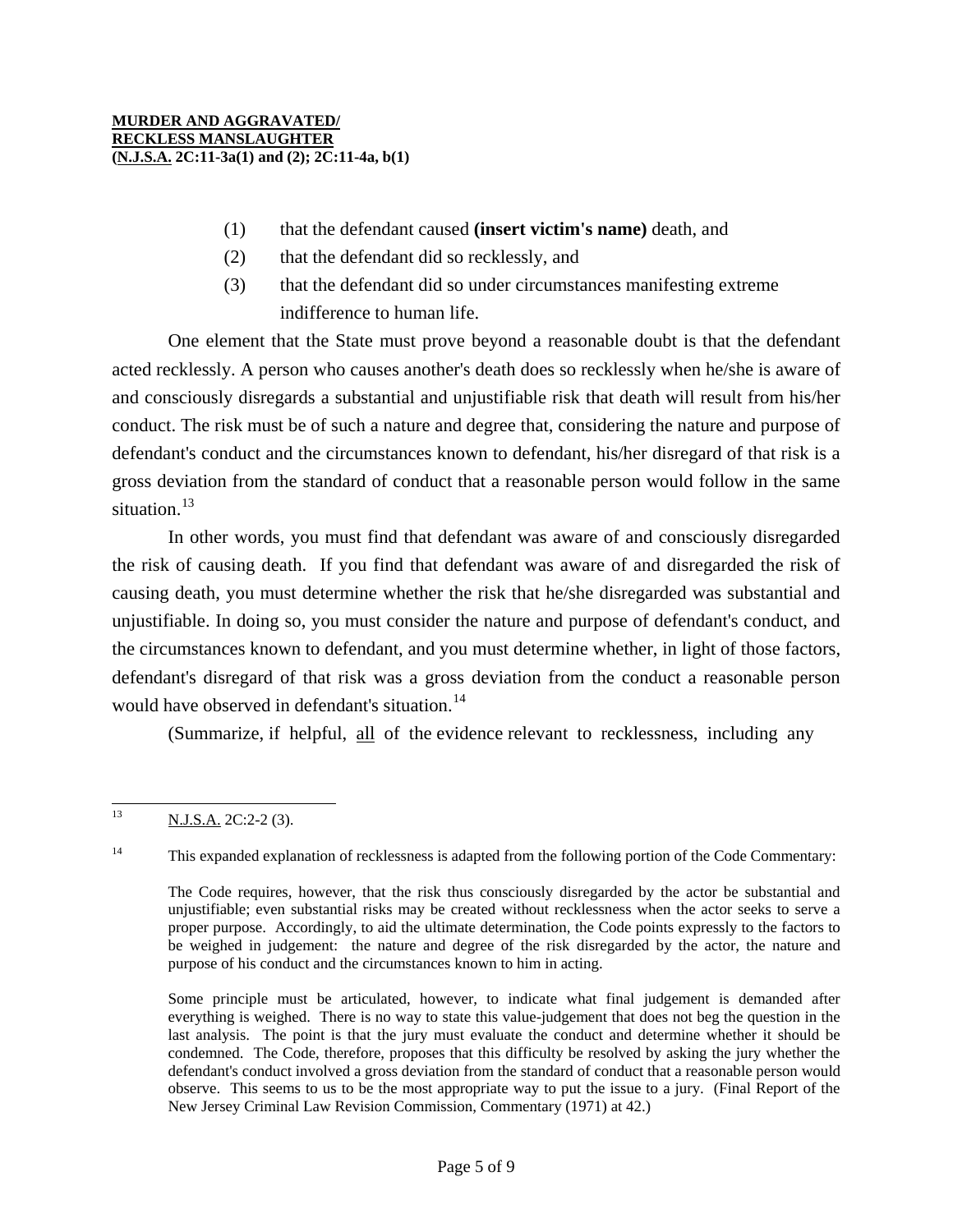contrasting accounts of events by the defense and the State.)<sup>[15](#page-4-1)</sup>

 Another element that the State must prove beyond a reasonable doubt is that the defendant acted under circumstances manifesting extreme indifference to human life. The phrase "under circumstances manifesting extreme indifference to human life" does not focus on defendant's state of mind, but rather on the circumstances under which you find he/she acted. If, in light of all the evidence, you find that defendant's conduct resulted in a probability as opposed to a mere possibility of death, then you may find that he/she acted under circumstances manifesting extreme indifference to human life.<sup>[16](#page-5-0)</sup> On the other hand, if you find that his/her conduct resulted in only a possibility of death, then you must acquit him/her of aggravated manslaughter and consider the offense of reckless manslaughter, which I will explain to you shortly.

 The final element that the State must prove beyond a reasonable doubt is that the defendant caused **(insert victim's name)** death.

(If causal relationship between conduct and result is not an issue, charge the following:)

 You must find that **(insert victim's name)** would not have died but for defendant's conduct.[17](#page-5-1)

(If causal relationship between conduct and result is an issue, charge the following:)<sup>[18](#page-5-2)</sup>

 Causation has a special meaning under the law. To establish causation, the State must prove two elements, each beyond a reasonable doubt:

First, that but for the defendant's conduct, **(insert victim's name)** would not have died.

 Second, **(insert victim's name)** death must have been within the risk of which the defendant was aware. If not, it must involve the same kind of injury or harm as the probable

<sup>15</sup> In State v. Concepcion, 111 N.J. 373, 380-81 (1988), the Supreme Court reversed the defendant's conviction of reckless manslaughter because the trial judge had selectively summarized only one aspect of the critical events and had failed to explain that the jury must make a preliminary finding resolving contrasting factual accounts of events.

<span id="page-5-0"></span><sup>&</sup>lt;sup>16</sup> In <u>State v. Curtis</u>, 195 <u>N.J. Super</u>. 354, 364-65 (App. Div. 1984), the court found that the difference between aggravated and reckless manslaughter is the degree of risk created by defendant's conduct. If, under all the surrounding circumstances, the defendant's conduct creates a probability, as opposed to a "mere possibility" of death, then the circumstances manifest "extreme indifference to human life" and the offense is aggravated manslaughter. Id. at 365-65. The Supreme Court endorsed Curtis in State v. Breakiron, 108 N.J. 591, 605 (1987).

<span id="page-5-3"></span><span id="page-5-1"></span> $\frac{N.J.S.A.}{2C:2-3}$  (a)(1).

<span id="page-5-2"></span><sup>&</sup>lt;sup>18</sup> State v. Concepcion, 111 N.J. 373, 377 (1988); N.J.S.A. 2C:2-3c.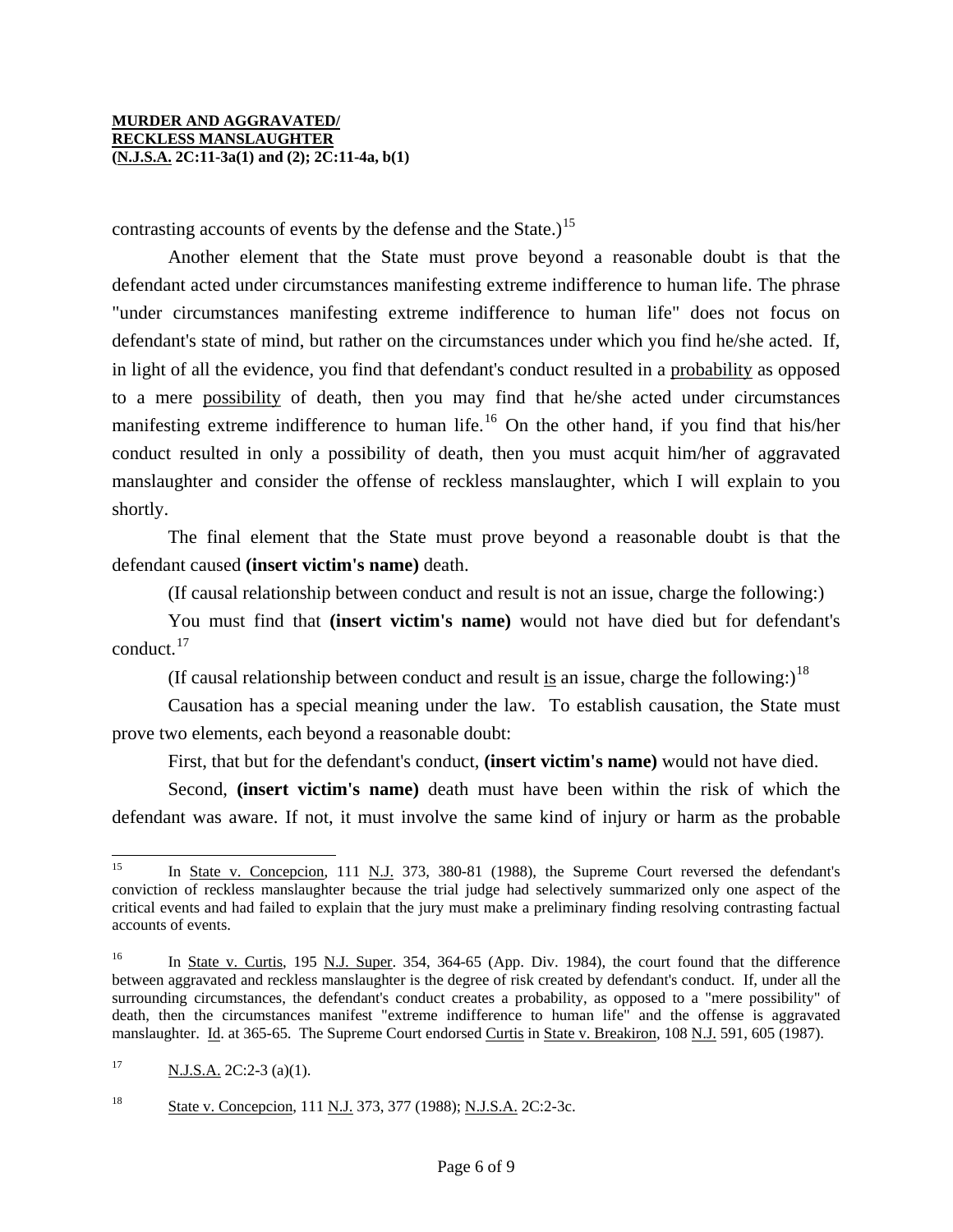result of the defendant's conduct, and must also not be too remote, too accidental in its occurrence, or too dependent on another's volitional act to have a just bearing on the defendant's liability or on the gravity of his/her offense. In other words, the State must prove beyond a reasonable doubt that **(insert victim's name)** death was not so unexpected or unusual that it would be unjust to find the defendant guilty of aggravated manslaughter.<sup>[19](#page-5-3)</sup>

 (Where the defendant and State offer contrasting factual theories of causation, each version should be summarized for the jury.<sup>[20](#page-6-0)</sup>)

 If after consideration of all the evidence you are convinced beyond a reasonable doubt that the defendant recklessly caused **(insert victim's name)** death under circumstances manifesting extreme indifference to human life, then your verdict must be guilty of aggravated manslaughter).

 If, however, after consideration of all the evidence you are not convinced beyond a reasonable doubt that the defendant recklessly caused **(insert victim's name)** death under circumstances manifesting extreme indifference to human life, you must find the defendant not guilty of aggravated manslaughter (and go on to consider whether the defendant should be convicted of reckless manslaughter. $^{21}$  $^{21}$  $^{21}$ )

 A person is guilty of reckless manslaughter if he/she recklessly causes the death of another person.

 In order for you to find the defendant guilty of reckless manslaughter, the State is required to prove each of the following elements beyond a reasonable doubt:

- (1) that the defendant caused **(insert victim's name)** death, and
- (2) that the defendant did so recklessly.

 One element that the State must prove beyond a reasonable doubt is that the defendant acted recklessly.

 A person who causes another's death does so recklessly when he/she is aware of and consciously disregards a substantial and unjustifiable risk that death will result from his/her conduct. The risk must be of such a nature and degree that, considering the nature and purpose

<span id="page-6-2"></span><sup>19</sup> State v. Martin, 119 N.J. at 33.

<span id="page-6-0"></span> $20$  State v. Martin, 119 N.J. at 18.

<span id="page-6-1"></span><sup>&</sup>lt;sup>21</sup> If appropriate, where the instrumentality of death is an auto or vessel, give a separate charge on Vehicular Homicide (N.J.S.A. 2C:11-5).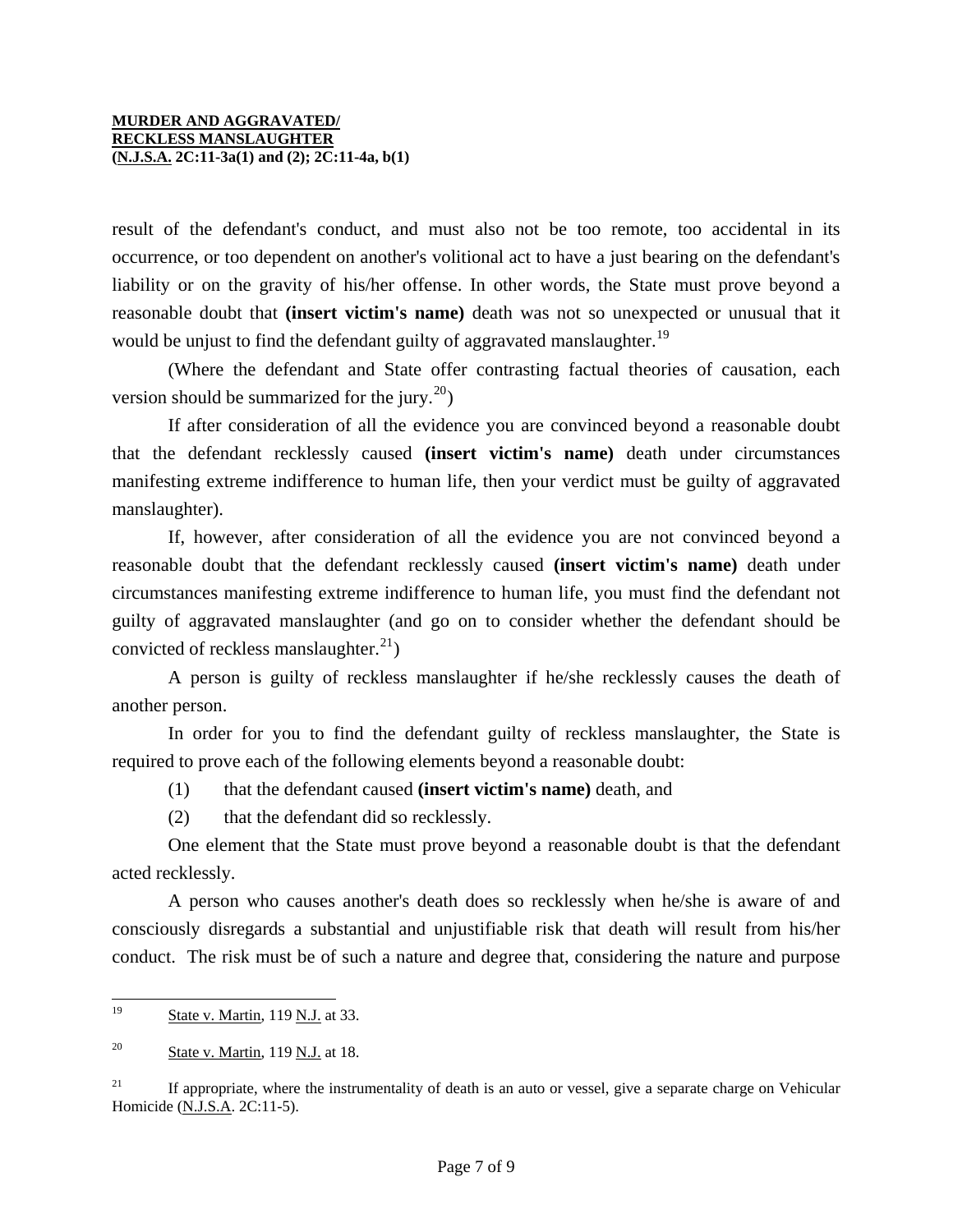of defendant's conduct and the circumstances known to defendant, his/her disregard of that risk is a gross deviation from the standard of conduct that a reasonable person would follow in the same situation.<sup>[22](#page-6-2)</sup>

 In other words, you must find that defendant was aware of and consciously disregarded the risk of causing death. If you find that defendant was aware of and disregarded the risk of causing death, you must determine whether that risk that he/she disregarded was substantial and unjustifiable. In doing so, you must consider the nature and purpose of defendant's conduct, and the circumstances known to defendant, and you must determine whether, in light of those factors, defendant's disregard of that risk was a gross deviation from the conduct a reasonable person would have observed in defendant's situation. $^{23}$  $^{23}$  $^{23}$ 

 (Summarize, if helpful, all of the evidence relevant to recklessness, including any contrasting accounts of events by the defense and the State.) $^{24}$  $^{24}$  $^{24}$ 

 The other element that the State must prove beyond a reasonable doubt is that the defendant caused **(insert victim's name)** death.

(If causal relationship between conduct and result is not an issue, charge the following:)

 You must find that **(insert victim's name)** would not have died but for defendant's conduct.<sup>[25](#page-7-2)</sup>

(If causal relationship between conduct and result is an issue, charge the following:)<sup>[26](#page-7-3)</sup>

 Causation has a special meaning under the law. To establish causation, the State must prove two elements, each beyond a reasonable doubt:

First, that but for the defendant's conduct, the victim would not have died.

 Second, **(insert victim's name)** death must have been within the risk of which the defendant was aware. If not, it must involve the same kind of injury or harm as the probable result of the defendant's conduct and must also not be too remote, too accidental in its occurrence, or too dependent on another's volitional act to have a just bearing on the defendant's

 $22$ <sup>22</sup> N.J.S.A. 2C:2-2(3).

<span id="page-7-0"></span><sup>&</sup>lt;sup>23</sup> N.J.S.A. 2C:2-3 (a)(1).

<span id="page-7-1"></span><sup>&</sup>lt;sup>24</sup> State v. Concepcion, 111 N.J. 373, 377 (1988); N.J.S.A. 2C:2-3c.

<span id="page-7-2"></span><sup>&</sup>lt;sup>25</sup> N.J.S.A. 2C:2-3(a)(1).

<span id="page-7-3"></span><sup>&</sup>lt;sup>26</sup> State v. Concepcion, 111 N.J. 373, 377 (1988); N.J.S.A. 2C:2-3c.